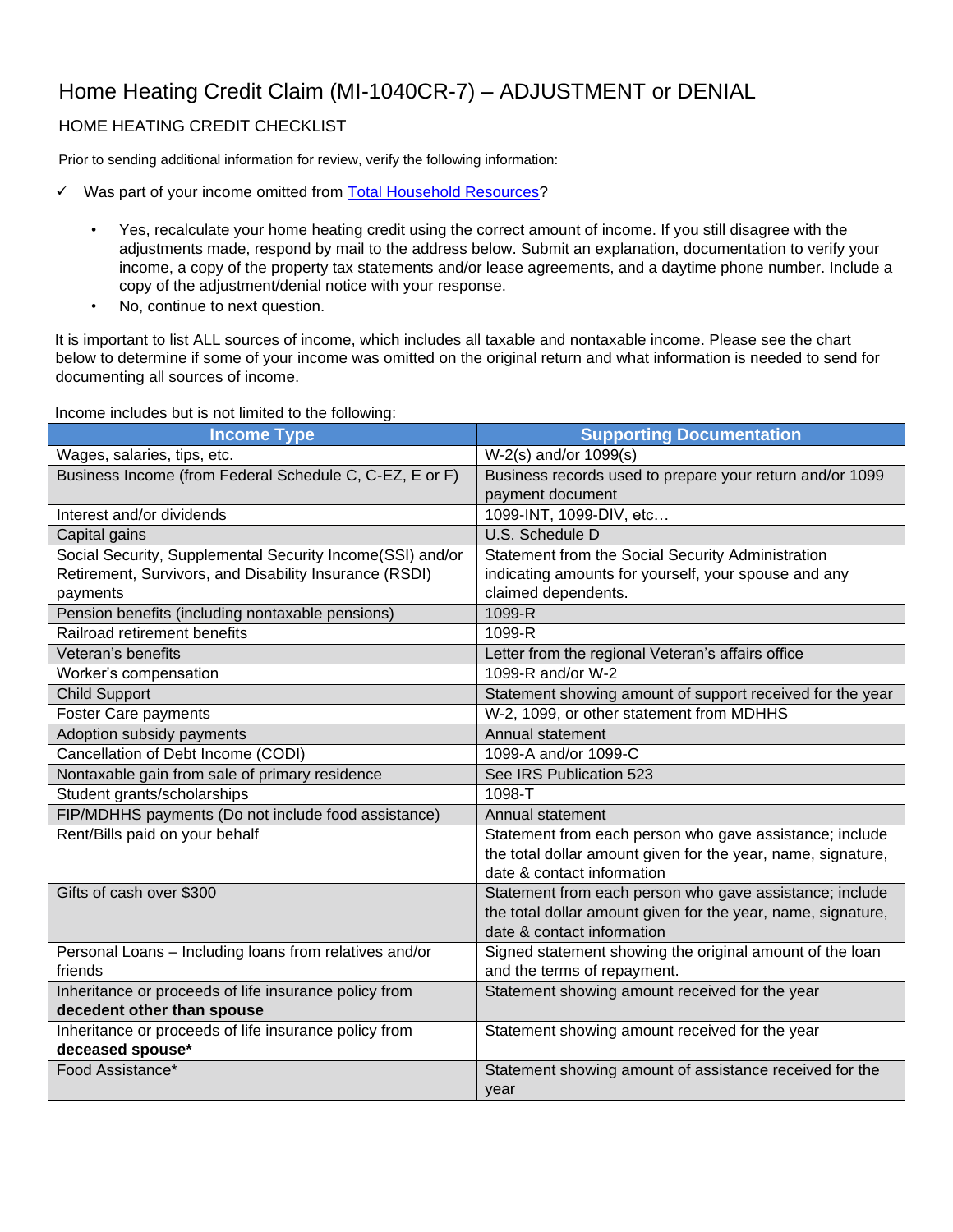| Credit cards and/or savings account* | Statements from financial institution(s) indicating dates and<br>amounts of disbursements received for the year.<br>Statements should be from the beginning, middle and end<br>of the year. |
|--------------------------------------|---------------------------------------------------------------------------------------------------------------------------------------------------------------------------------------------|
| Student Loans*                       | Statement from financial institution/lender indicating dates<br>and amounts of disbursements.                                                                                               |

\*Note: This is not included as income, but can be used to show how living expenses were covered.

Prior to sending additional information for review, verify the following information:

- Did you file after the deadline of September  $30<sup>th</sup>$ ?
	- Yes, you do not qualify for a current year home heating credit. Stop here.
	- No, continue to next question.
- Were Social Security number(s) for household member(s) incorrect or missing?
	- Yes, respond by mail to the address below. Submit an explanation, copies of Social Security cards for all household member(s), a copy of the property tax statements and/or lease agreements, and a daytime phone number. Include a copy of the adjustment/denial notice with your response.
	- No, continue to next question.
- Were household member(s) age(s) incorrect or missing (if child is less than one year old, enter 1 for age)?
	- Yes, submit an explanation, a copy of a birth certificate or a driver's license to verify age(s) of household member(s), a copy of the property tax statements and/or lease agreements, and a daytime phone number. Include a copy of the adjustment/denial notice with your response.
	- No, continue to next question.
- Were the heating costs included in your rent and you failed to mark box 10?
	- Yes, send your energy draft, along with an explanation and a copy of property tax statements and/or lease agreement, to:

Michigan Department of Treasury P O Box 30757 Lansing MI 48909

- No, continue to next question.
- Were incorrect heat costs used?
	- Yes, submit an explanation, a statement from your heating provider to verify total heat costs, a copy of the property tax statements and/or lease agreements, and a daytime phone number. Include a copy of the adjustment/denial notice with your response.
	- No, see below.

If you still disagree, submit an explanation with the following to the address below:

- Documentation to support additional income or resources (savings/loans)
- A copy of the property tax statements and/or lease agreements
- Annual statement from your heat provider
- A daytime phone number
- A copy of the adjustment/denial notice